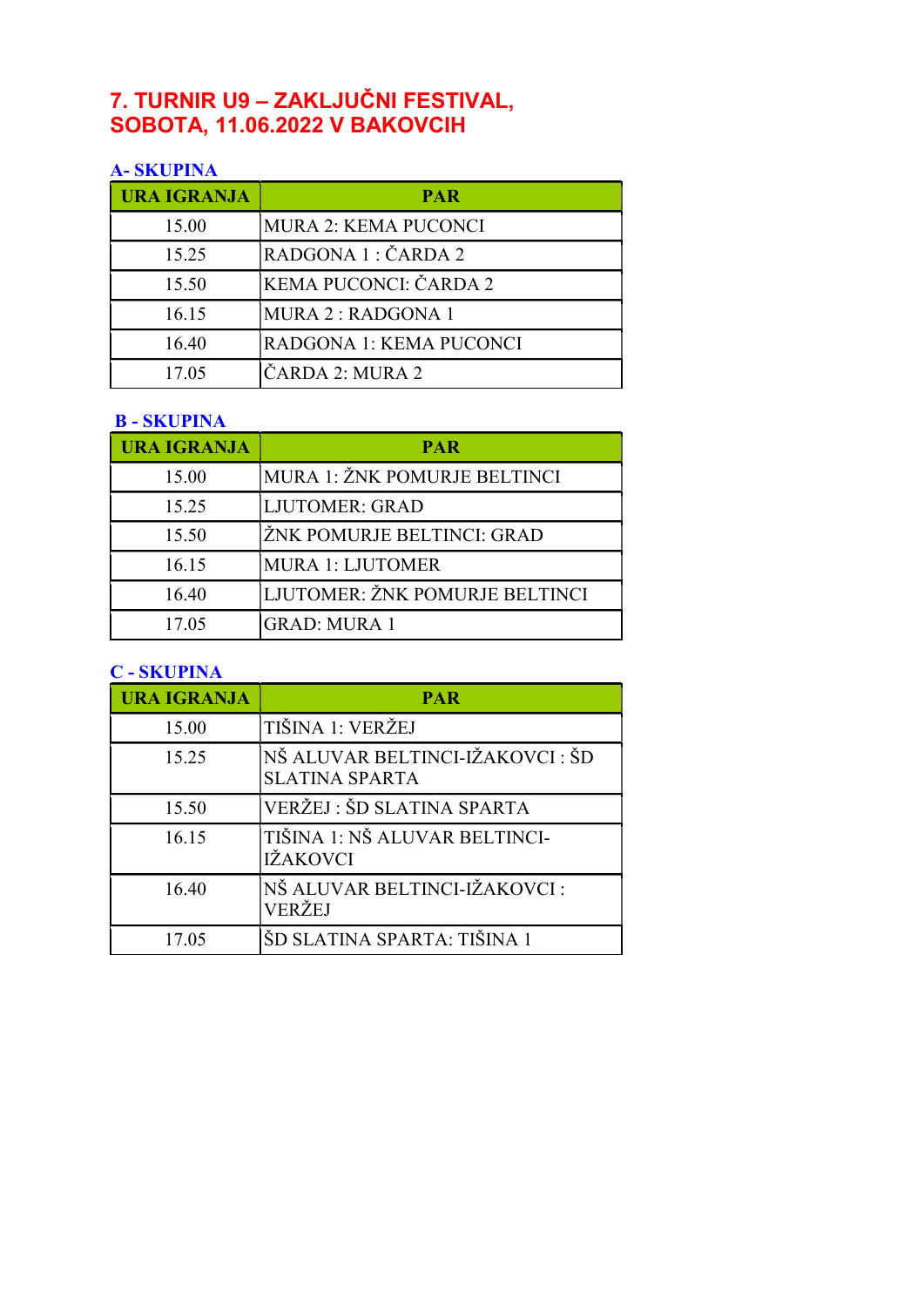### D - SKUPINA

| <b>URA IGRANJA</b> | <b>PAR</b>           |
|--------------------|----------------------|
| 15.00              | RAKIČAN: RADGONA 3   |
| 15.25              | TIŠINA 2: BOGOJINA   |
| 15.50              | RADGONA 3: TIŠINA 2  |
| 16.15              | RAKIČAN: BOGOJINA    |
| 16.40              | TIŠINA 2 : RAKIČAN   |
| 17.05              | RADGONA 3 : BOGOJINA |

## E - SKUPINA

| <b>URA IGRANJA</b> | <b>PAR</b>                |
|--------------------|---------------------------|
| 18.00              | ROMA: BAKOVCI             |
| 18.20              | HODOŠ: RADGONA 2          |
| 18.40              | <b>BAKOVCI: RADGONA 2</b> |
| 19.00              | ROMA: HODOŠ               |
| 19.20              | HODOŠ: BAKOVCI            |
| 19.40              | <b>RADGONA 2: ROMA</b>    |

## F - SKUPINA

| <b>URA IGRANJA</b> | <b>PAR</b>                |
|--------------------|---------------------------|
| 18.00              | APAČE: TROMEJNIK          |
| 18.20              | MURA 3: SERDICA           |
| 18.40              | <b>TROMEJNIK: SERDICA</b> |
| 19.00              | APAČE: MURA 3             |
| 19.20              | <b>MURA 3: TROMEJNIK</b>  |
| 19.40              | SERDICA : APAČE           |

#### G - SKUPINA

| <b>URA IGRANJA</b> | <b>PAR</b>                |
|--------------------|---------------------------|
| 18.00              | CVEN: ČARDA 1             |
| 18.20              | NŠB ALUVAR RDEČI: MURA 4  |
| 18.40              | ČARDA 1: MURA 4           |
| 19.00              | CVEN : NŠB ALUVAR RDEČI   |
| 19.20              | NŠB ALUVAR RDEČI: ČARDA 1 |
| 19.40              | <b>MURA 4: CVEN</b>       |